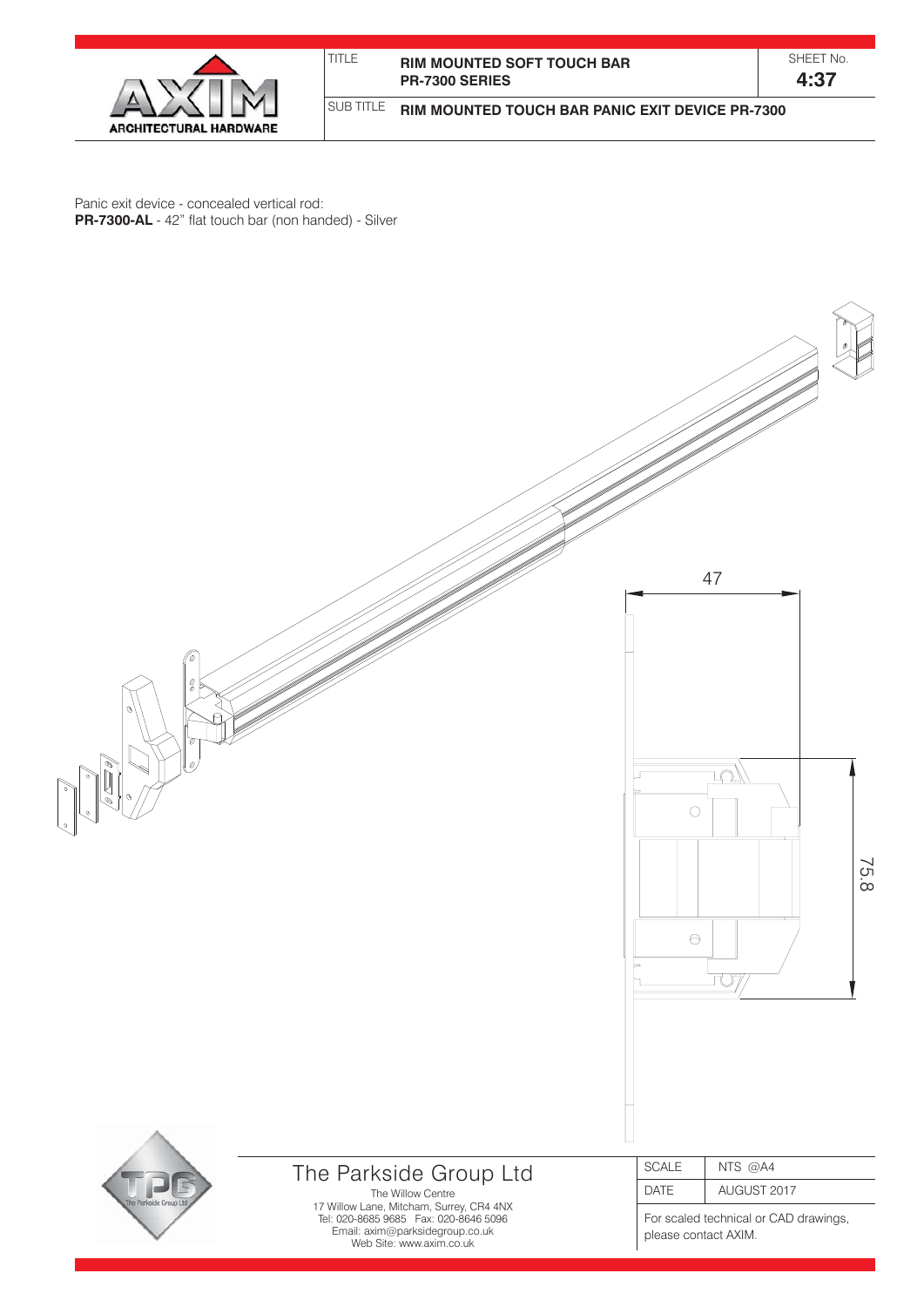

# **RIM MOUNTED SOFT TOUCH BAR PR-7300 SERIES**

| <b>SHEET N</b> | $\Omega$ |
|----------------|----------|
| 4:38           |          |

SUB TITLE

TITLE

**INSTALLATION INSTRUCTIONS. MODERN, FLAT TOUCH BAR, RIM, PANIC EXIT DEVICE HOLLOW METAL OR WOOD DOORS**

## **HOLLOW METAL DOORS – WITH REINFORCEMENT INSTALLATION INSTRUCTIONS**

- Determine hand of door and prepare inside face of Lock and Hinge Side as shown.
- 2. **NOTE: For Key Cylinder Only** If key cylinder is to be used, prepare inside and outside face of Lock Stile of door as shown. Cut spindle of Rim Cylinder to project thru the door 4mm. Install Rim Cylinder and secure with (2) 12-24 Fillister Head Machine Screws.  **NOTE: Cut off excess Screw length at**
- **break-off points as required.** 3. Measure for correct Panic length. Measure distance from centreline of mounting holes on Lock and Hinge side of door as indicated AND ADD 22.2mm. Mark the measurement on back of the Panic from Latch End towards the Hinge End to be cut. Stuff a rag in the end of the Back Channel prior to cutting off excess length so that metal chips will not get into the mechanism. Protect the area to be cut and then cut to correct length.
- 4. Drill (2) clearance holes for 12-24 Machine Screws and Hinge End of Back Channel as indicated. Attach Hinge End of Panic and Hinge End Mounting Bracket LOOSLEY on Hinge Side with (2) 12-24\*25.4mm Pan Head Thread Cutting Machine Screws and Lock Washers or (2)#12\*31.8mm Pan Head All-Purpose Screws and Lock **Washers**
- 5. Install (2) 1/4-20 Shoulder Studs on Lock Side. Position Latch End of Panic over Hex Mounting Studs. Secure with (2) 1/4-20 Hex Nuts and Lock Washers; also with (4) 12-24\*25.4mm Pan Head Thread Cutting Machine Screws and Lock Washers or (4) 12-24\*25.4mm Pan Head All-Purpose

**OPERATING INSTRUCTIONS**

TO UNLOCK DOOR USING CYLINDER KEY:

Turn key approximately 1/4 turn in either direction and open door, return key to centre and remove. **NOTE:** Cylinder Key WILL NOT dog unit. Dogging is from inside with Hex Dogging Key only.

# DOGGING USING DOGGING KEY:

Fully depress Touch Bar and hold. Using Hex Dogging Key **push in**  Dogging Device and turn **clockwise** approximately 1/2 turn.

TO RELEASE DOGGING KEY DOGGING:

Hold Touch Bar down. Using Hex Dogging Key **push in** Dogging Device and turn **counterclockwise** approximately 1/2 turn. Dogging will be released.  $\bullet$ 



- **NOTE:** If Key Cylinder is used, Cylinder Spindle must be inserted into Coupling Boss prior to fastening Latch End on door.
- 6. Attach Latch End Cover and Hinge End Cover with (4) 8-32\*12.7mm Flat Head Thread Cutting Machine Screws.
- Place Strike on Lock Jamb as shown (Centred on Latch). Mark and Drill Jamb for (2) 10-24\*19.1mm Pan Head Thread Cutting Machine Screws and Lock Washers or (2)#10\*31.8mm Pan Head All Purpose Screws and Lock Washers.
- Position Latch End of Panic over Hex Mounting Studs, Secure Latch End of Panic with (2) 1/4-20 Hex Nuts and Lock Washers, Tighten the (2) screws on the Hinge End Mounting Bracket, put crank into Latch End Housing, making sure that Link fits over end pin, insert screw into crank and tighten
- 9. Attach Latch End Cover and Hinge End Cover with (4)8-32\*12.7mm Flat Head Thread Cutting Machine Screws.  **NOTE:** Use Spacers provided if required.

**HOLLOW METAL AND WOOD DOORS – WITHOUT REINFORCEMENT INSTALLATION INSTRUCTIONS**

- Determine hand of door and prepare inside face of Lock and Hinge Side as shown.
- 2. **NOTE: For Key Cylinder Only** If key cylinder is to be used, prepare inside and outside face of Lock Stile of door as shown. Cut spindle of Rim Cylinder to project thru the door 4mm. Install Rim Cylinder and secure with (2) 12-24 Fillister Head Machine Screws.  **NOTE: Cut off excess Screw length at**
- **break-off points as required.** 3. Measure for correct Panic length Measure distance from centreline of mounting holes on Lock and Hinge Side of door as indicated AND ADD 22.2mm. Mark the measurement on the back of the Panic from Latch End towards the Hinge End to be cut. Stuff a rag in the end of the Back Channel prior to cutting off excess length so that metal chips will not get into the mechanism. Protect the area to be cut and then cut to correct length.
- 4. Drill (2) clearance holes for 12-24 Machine Screws in Hinge End of Back Channel as indicated. Attach Hinge End of Panic and Hinge End Mounting Bracket LOOSLEY on Hinge side with (2) 12-24\*25.4mm Pan Head Thread Cutting Machine Screws

and Lock Washers with 12-24\*42.9mm Sex Nuts or (2)#12\*31.8mm Pan Head All-Purpose Screws and Lock washers.

5. Install (2) 1/4-20 Shoulder Studs on Lock Stile. Position Latch End of Panic over Hex Mounting Studs. Secure with (2) 1/4-20 Hex Nuts and Lock Washers; also with (4) 12-24\*25.4mm Pan Head Thread Cutting Machine Screws and Lock Washers with 12-24\*42.9mm Sex Nuts or (4)#12\*31.8mm Pan Head All-Purpose Screws and Lock Washers. Tighten the (2) screws on the Hinge End Mounting Bracket.

**NOTE:** If Key Cylinder is used, Cylinder<br>Spindle must be inserted into Coupling Boss prior to

- æ fastening Latch End on door. 6. Attach Latch End Cover and Hinge End Cover with (4) 8-32\*12.7mm Flat Head Thread Cutting Machine Screws.
- 7. Place Strike on Lock Jamb as shown, (Centred on Latch). Mark and Drill Jamb for (2) 10-24\*19.1mm Pan Head Thread Cutting Machine Screws and Lock Washers or (2)#10\*31.8mm Pan Head All Purpose Screws and Lock Washers.  **NOTE:** Use Spacers provided if required.





## The Willow Centre 17 Willow Lane, Mitcham, Surrey, CR4 4NX Tel: 020-8685 9685 Fax: 020-8646 5096 Email: axim@parksidegroup.co.uk Web Site: www.axim.co.uk

| CALE       | NTS $@AA$         |
|------------|-------------------|
| <b>ATE</b> | <b>MARCH 2014</b> |

For scaled technical or CAD drawings, please contact AXIM.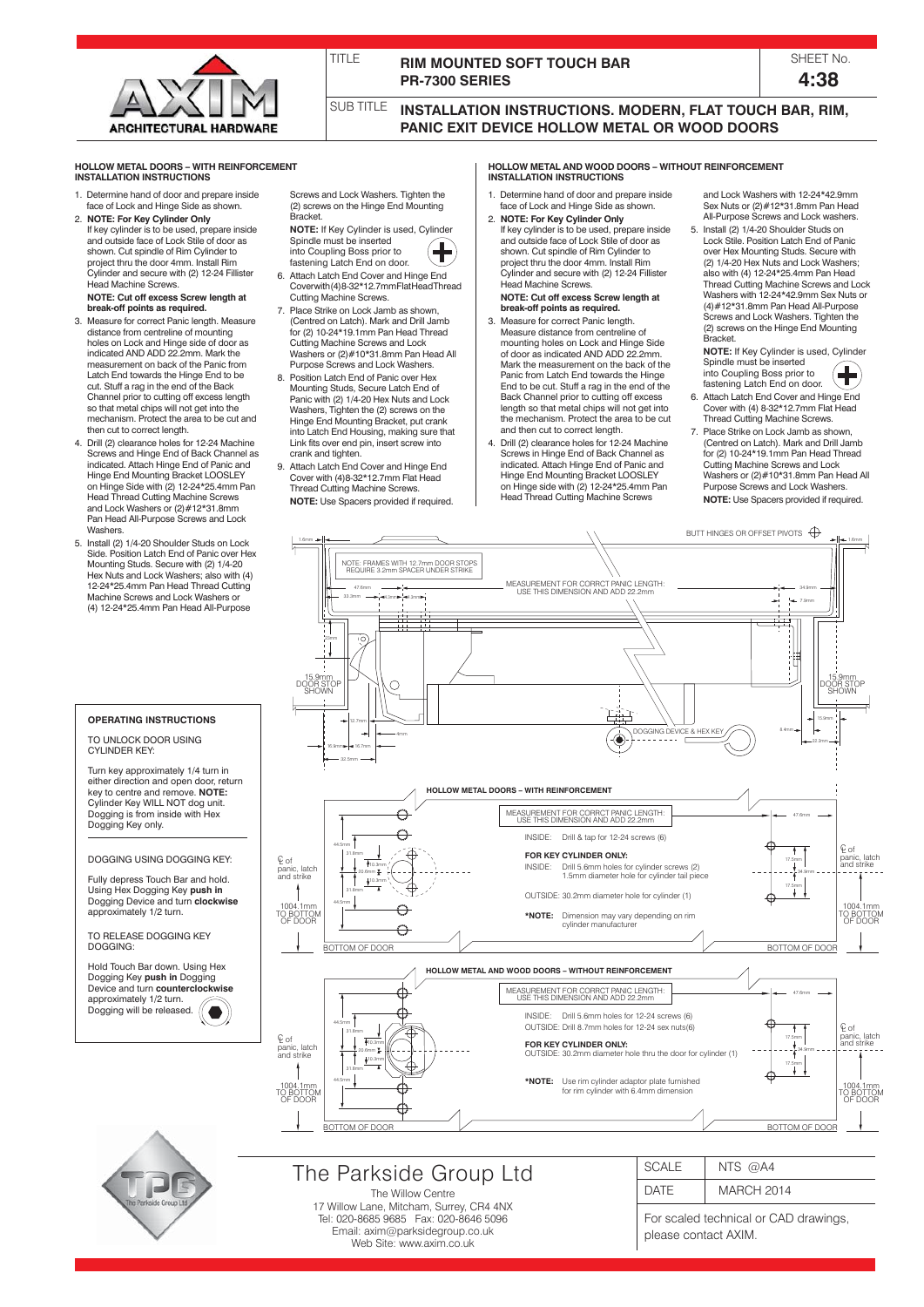

TITLE

# **RIM MOUNTED SOFT TOUCH BAR PR-7300 SERIES**

SHEET No. **4:39**

SUB TITLE **INSTALLATION INSTRUCTIONS. MODERN, FLAT TOUCH BAR, RIM, PANIC EXIT DEVICE ALUMINIUM STOREFRONT DOORS**

#### **INSTALLATION INSTRUCTIONS**

- 1. Determine hand of door and prepare inside face of Lock and Hinge Stile as shown.
- 2. **NOTE: For Key Cylinder Only** If key cylinder is to be used, prepare inside and outside face of Lock Stile as shown. Cut spindle of Rim Cylinder to project thru the door 4mm. Install Rim Cylinder and secure with (2) 12-24 Fillister Head Machine Screws.
- **NOTE: Cut off excess Screw length at break-off points as required.** 3. Measure for correct Panic length. Measure distance from
- centreline of mounting holes on Lock and Hinge Stiles of door as indicated AND ADD 22.2mm. Mark the measurement on the back of the Panic from Latch End towards the Hinge End to be cut. Stuff a rag in the end of the Back Channel prior to cutting off excess length so that metal chips will not get into the mechanism. Protect the area to be cut and then cut to correct length.
- 4. Drill (2) clearance holes for 12-24 Machine Screws in Hinge End of Back Channel as indicated. Attach Hinge End of Panic and Hinge End Mounting Brack LOOSLEY on Hinge

Stile with (2) 12-24\*2525.4mm Pan Head Thread Cutting Machine Screws and Lock Washers or (2) #12-24\*25.4mm Pan Head All-purpose Screws and Lock Washers.

5. Install (2) 1/4-20 Shoulder Studs on Lock Stile. Position Latch End of Panic over Hex Mounting Studs. Secure with (2) 1/4- 20 Hex Nuts and Lock Washers; also with (4) 12-24\*25.4mm Pan Head Thread Cutting Machine Screws and Lock Washers or (4) #12\*31.8mm Pan head All-Purpose Screws and Lock Washers. Tighten the (2) screws on the Hinge End Mounting Bracket.  **NOTE:** If Key Cylinder is used, Cylinder



- Spindle must be inserted into Coupling Boss prior to fastening Latch End on Lock Stile. 6. Attach Latch End Cover and Hinge End Cover with (4)
- 8-32\*12.7mm Flat Head Thread Cutting Machine Screws 7. Place Strike on Lock Jamb as shown, (Centred on Latch). Mark and Drill Jamb for (2) 10-24\*19.1mm Pan Head Thread Cutting Machine Screws and Lock Washers or (2)#10\*31.8mm Pan Head All Purpose Screws and Lock Washers.

 **NOTE:** 3.2mm Spacer must be used under Strike on a Frame. Use extra Spacer provided if required.

# **OPERATING INSTRUCTIONS**

TO UNLOCK DOOR USING CYLINDER KEY: Turn key approximately 1/4 turn in either direction and open door, return key to centre and remove.<br>**NOTE:** Cylinder Key WILL NOT dog unit. Dogging is<br>from inside with Hex Dogging Key only.

#### DOGGING USING DOGGING KEY: Fully depress Touch Bar and hold. Using Hex

Dogging Key **push in** Dogging Device and turn **clockwise** approximately 1/2 turn.

TO RELEASE DOGGING KEY DOGGING: Hold Touch Bar down. Using Hex Dogging Key **push in** Dogging Device and turn **counterclockwise** approximately 1/2 turn. Dogging will be released.





17 Willow Lane, Mitcham, Surrey, CR4 4NX Tel: 020-8685 9685 Fax: 020-8646 5096 Email: axim@parksidegroup.co.uk Web Site: www.axim.co.uk

For scaled technical or CAD drawings, please contact AXIM.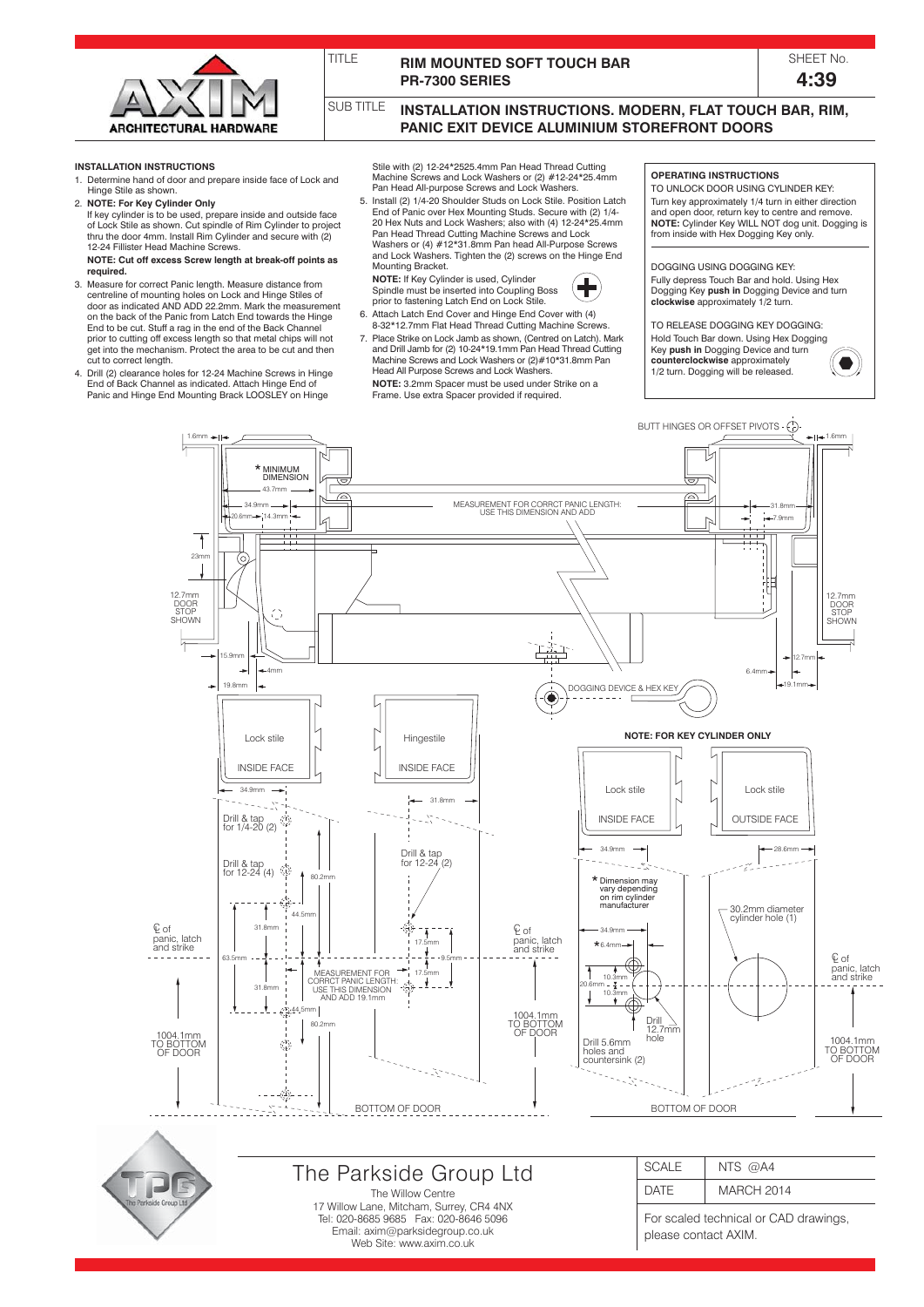